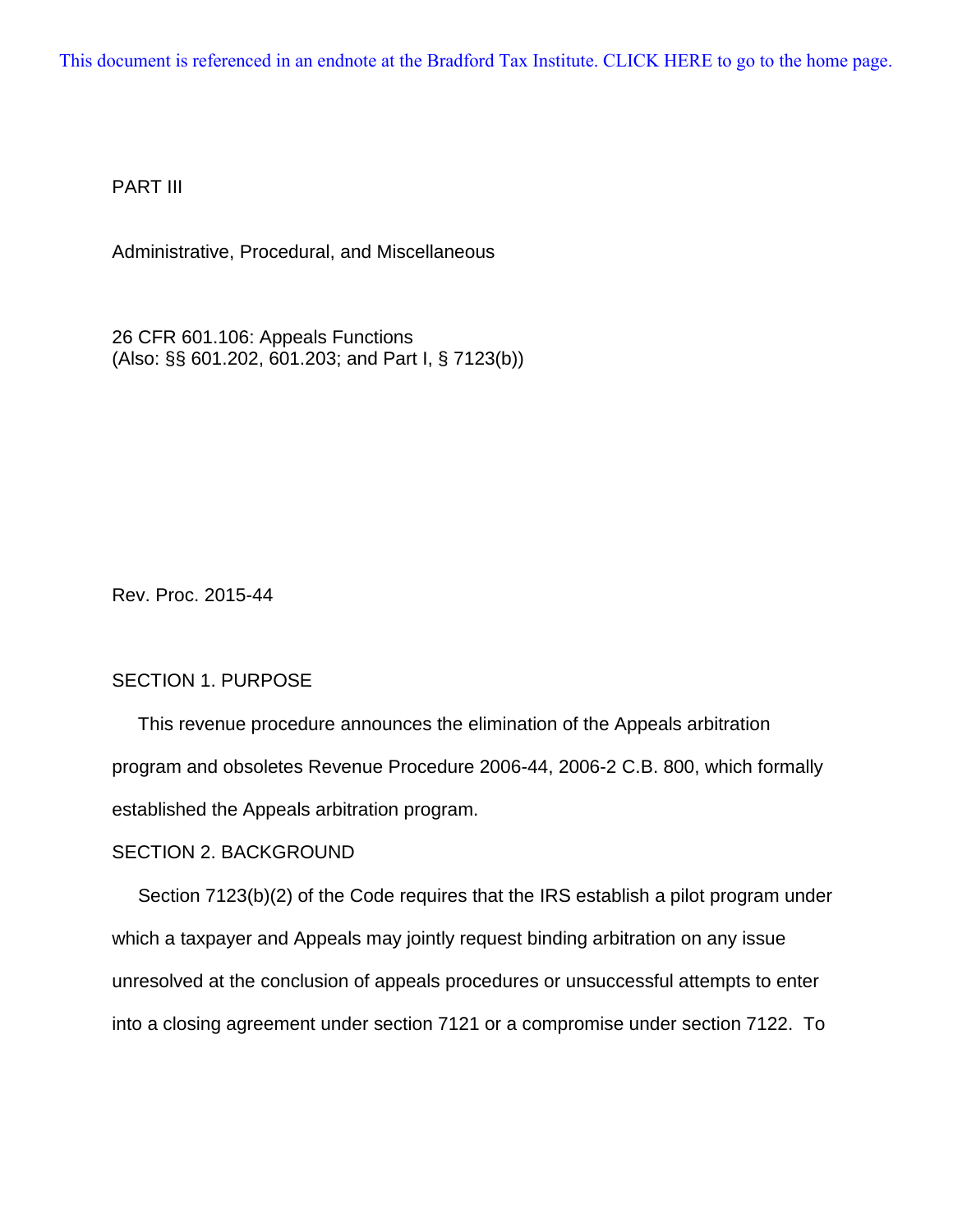comply with section 7123(b), on January 18, 2000, Appeals initiated a two-year pilot program offering arbitration procedures. See Announcement 2000-4, 2000-1 C.B. 317. On June 30, 2003, Appeals completed an additional one-year pilot of its arbitration procedures. See Announcement 2002-60, 2002-2 C.B. 28. During these pilot programs, Appeals offered an opportunity for taxpayers to request arbitration for certain factual issues that were already subject to the Appeals administrative process. On October 30, 2006, the IRS published Rev. Proc. 2006-44, 2006-2 C.B. 800, which formally established the Appeals arbitration program. Generally, arbitration has been available under these procedures for cases in which a limited number of factual issues remain unresolved following settlement discussions in Appeals.

 In Announcement 2008-111, 2008-48 I.R.B. 1224, published December 1, 2008, partially superseded by Rev. Proc. 2014-63, 2014-53 I.R.B. 1014, Appeals established a two-year pilot program to extend arbitration to certain collection cases. Under the pilot program, taxpayers in select cities were eligible to use arbitration to resolve certain offer in compromise and Trust Fund Recovery Penalty issues. Announcement 2011-6, 2011- 4 I.R.B. 433, published January 24, 2011, partially superseded by Rev. Proc. 2014-63, 2014-53 I.R.B. 1014, extended the pilot without change through December 31, 2012. SECTION 3. ELIMINATION OF APPEALS ARBITRATION PROGRAM

 This revenue procedure obsoletes Rev. Proc. 2006-44 and eliminates the Appeals arbitration program. During the fourteen-year period in which arbitration was available, only two cases were settled using arbitration. Given the general lack of demand for arbitration and the fact that its use as a tool to settle disputes without litigation has not